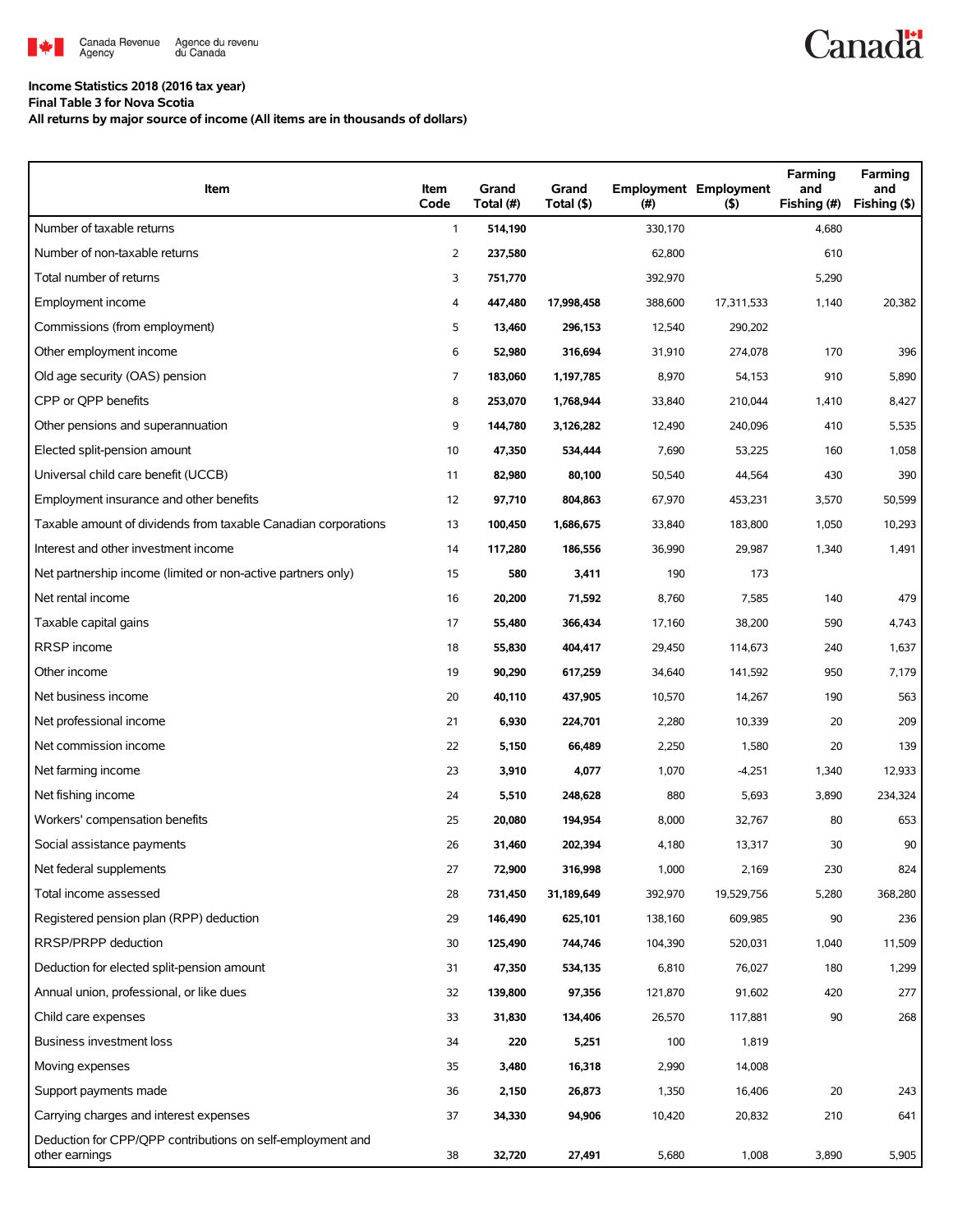

## **Income Statistics 2018 (2016 tax year)**

**Final Table 3 for Nova Scotia**

**All returns by major source of income (All items are in thousands of dollars)**

| Item                                                                                          | Item<br>Code | Grand<br>Total (#) | Grand<br>Total (\$) | (#)     | <b>Employment Employment</b><br>$($ \$) | Farming<br>and<br>Fishing (#) | Farming<br>and<br>Fishing (\$) |
|-----------------------------------------------------------------------------------------------|--------------|--------------------|---------------------|---------|-----------------------------------------|-------------------------------|--------------------------------|
| Deduction for provincial parental insurance plan (PPIP) premiums<br>on self-employment income | 39           |                    |                     |         |                                         |                               |                                |
| Exploration and development expenses                                                          | 40           | 560                | 3,941               | 180     | 2,214                                   |                               |                                |
| Other employment expenses                                                                     | 41           | 22,380             | 86,911              | 20,540  | 80,382                                  | 40                            | 148                            |
| Clergy residence deduction                                                                    | 42           | 930                | 10,867              | 800     | 9,864                                   |                               |                                |
| Other deductions                                                                              | 43           | 21,280             | 75,147              |         |                                         |                               |                                |
| Total deductions before adjustments                                                           | 44           | 363,710            | 2,484,097           | 249,560 | 1,572,611                               | 4,370                         | 21,287                         |
| Social benefits repayment                                                                     | 45           | 16,690             | 51,147              | 7,440   | 18,186                                  | 1,670                         | 7,016                          |
| Net income                                                                                    | 46           | 729,830            | 28,691,404          | 392,840 | 17,940,582                              | 5,140                         | 341,917                        |
| Canadian Forces personnel and police deduction                                                | 47           | 350                | 7,110               |         |                                         |                               |                                |
| Security options deductions                                                                   | 48           | 1,290              | 15,104              | 1,230   | 14,395                                  |                               |                                |
| Other payments deduction                                                                      | 49           | 120,800            | 714,224             | 13,030  | 48,242                                  | 330                           | 1,559                          |
| Non-capital losses of other years                                                             | 50           | 740                | 7,746               | 200     | 1,267                                   |                               |                                |
| Net capital losses of other years                                                             | 51           | 9,920              | 23,030              | 2,660   | 3,770                                   | 80                            | 235                            |
| Capital gains deduction                                                                       | 52           | 1,180              | 130,318             | 190     | 5,190                                   | 230                           | 40,834                         |
| Northern residents deductions                                                                 | 53           | 500                | 1,526               | 450     | 1,413                                   |                               |                                |
| Additional deductions                                                                         | 54           | 4,320              | 19,742              | 300     | 4,351                                   | 20                            | 37                             |
| Farming/fishing losses of prior years                                                         | 55           | 140                | 1,247               | 40      | 244                                     | 70                            | 776                            |
| Total deductions from net income                                                              | 56           | 137,050            | 920,066             | 18,220  | 85,985                                  | 670                           | 43,483                         |
| Taxable income assessed                                                                       | 57           | 713,510            | 27,772,694          | 392,820 | 17,854,618                              | 5,110                         | 298,600                        |
| Basic personal amount                                                                         | 58           | 751,750            | 8,588,540           | 392,960 | 4,489,402                               | 5,290                         | 60,631                         |
| Age amount                                                                                    | 59           | 180,210            | 1,162,864           | 8,370   | 40,656                                  | 730                           | 3,911                          |
| Spouse or common-law partner amount                                                           | 60           | 46,560             | 328,875             | 28,750  | 218,511                                 | 660                           | 4,727                          |
| Amount for an eligible dependant                                                              | 61           | 29,800             | 317,686             | 20,460  | 217,497                                 | 110                           | 1,109                          |
| Family caregiver amount for children under 18 years of age                                    | 62           | 4,690              | 11,766              | 3,480   | 8,541                                   | 30                            | 106                            |
| Amount for infirm dependants age 18 or older                                                  | 63           | 800                | 4,672               | 400     | 2,303                                   |                               |                                |
| CPP or QPP contributions through employment                                                   | 64           | 424,020            | 641,577             | 374,250 | 615,875                                 | 1,040                         | 875                            |
| CPP or QPP contributions on self-employment and other earnings                                | 65           | 32,720             | 27,491              | 5,680   | 1,008                                   | 3,890                         | 5,905                          |
| Employment insurance premiums                                                                 | 66           | 417,840            | 251,483             | 370,650 | 238,094                                 | 3,960                         | 2,931                          |
| PPIP premiums paid                                                                            | 67           |                    |                     |         |                                         |                               |                                |
| PPIP premiums payable on employment income                                                    | 68           |                    |                     |         |                                         |                               |                                |
| PPIP premiums payable on self-employment income                                               | 69           |                    |                     |         |                                         |                               |                                |
| Volunteer firefighters' amount/search and rescue volunteers'<br>amount                        | 70           | 6,100              | 18,294              | 4,220   | 12,644                                  | 250                           | 756                            |
| Canada employment amount                                                                      | 71           | 467,130            | 521,942             | 392,050 | 452,931                                 | 1,250                         | 1,310                          |
| Public transit amount                                                                         | 72           | 16,920             | 9,643               | 14,750  | 8,679                                   |                               |                                |
| Children's arts amount                                                                        | 73           | 13,880             | 4,170               | 11,810  | 3,525                                   | 50                            | 14                             |
| Home accessibility expenses                                                                   | 74           | 450                | 1,990               | 130     | 589                                     |                               |                                |
| Home buyers' amount                                                                           | 75           | 4,600              | 20,755              | 4,170   | 18,888                                  |                               |                                |
| Pension income amount                                                                         | 76           | 173,190            | 333,897             | 19,610  | 37,205                                  | 530                           | 958                            |

**Canadä**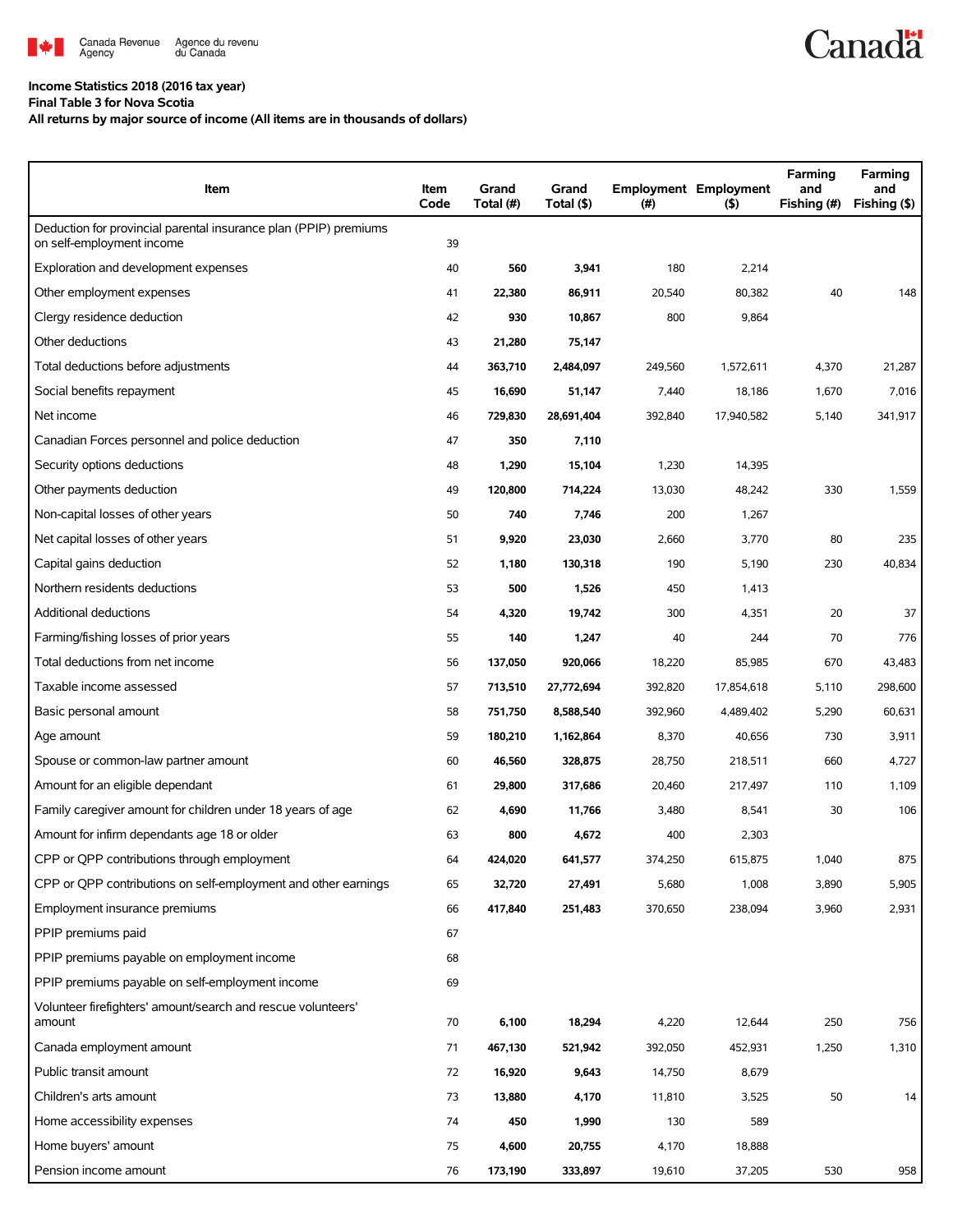

## **Income Statistics 2018 (2016 tax year)**

**Final Table 3 for Nova Scotia**

**All returns by major source of income (All items are in thousands of dollars)**

| Item                                                              | Item<br>Code | Grand<br>Total (#) | Grand<br>Total (\$) | (#)     | <b>Employment Employment</b><br>(5) | Farming<br>and<br>Fishing (#) | Farming<br>and<br>Fishing (\$) |
|-------------------------------------------------------------------|--------------|--------------------|---------------------|---------|-------------------------------------|-------------------------------|--------------------------------|
| Caregiver amount                                                  | 77           | 5,210              | 27,774              | 3,320   | 17,651                              | 70                            | 387                            |
| Disability amount                                                 | 78           | 37,720             | 301,128             | 7,640   | 61,088                              | 110                           | 904                            |
| Disability amount transferred from a dependant                    | 79           | 10,370             | 111,222             | 7,300   | 80,811                              | 100                           | 1,023                          |
| Interest paid on student loans                                    | 80           | 19,290             | 11,546              | 17,680  | 10,578                              | 20                            | 6                              |
| Tuition, education, and textbook amounts                          | 81           | 42,580             | 276,009             | 36,020  | 228,033                             | 150                           | 629                            |
| Tuition, education, and textbook amounts transferred from a child | 82           | 15,110             | 79,275              | 12,470  | 65,683                              | 160                           | 830                            |
| Amounts transferred from spouse or common-law partner             | 83           | 35,850             | 205,898             | 9,290   | 54,388                              | 330                           | 2,114                          |
| Medical expenses                                                  | 84           | 159,820            | 398,916             | 70,940  | 105,153                             | 1,200                         | 2,738                          |
| Total tax credits on personal amounts                             | 85           | 751,760            | 2,048,647           | 392,970 | 1,048,481                           | 5,290                         | 13,812                         |
| Allowable charitable donations and government gifts               | 86           | 141,370            | 201,964             | 73,750  | 64,046                              | 1,250                         | 1,640                          |
| Eligible cultural and ecological gifts                            | 87           | 190                | 343                 |         |                                     |                               |                                |
| Total tax credit on donations and gifts                           | 88           | 140,470            | 57,258              | 73,070  | 17,484                              | 1,240                         | 460                            |
| Total federal non-refundable tax credits                          | 89           | 751,760            | 2,105,905           | 392,970 | 1,065,965                           | 5,290                         | 14,272                         |
| Federal dividend tax credit                                       | 90           | 89,550             | 196,421             | 33,040  | 21,963                              | 920                           | 1,112                          |
| Minimum tax carryover                                             | 91           | 1,000              | 2,937               | 270     | 1,244                               | 20                            | 75                             |
| Basic federal tax                                                 | 92           | 470,560            | 2,782,013           | 311,270 | 2,031,520                           | 4,260                         | 39,993                         |
| Federal foreign tax credit                                        | 93           | 27,940             | 23,234              | 9,210   | 15,058                              | 210                           | 19                             |
| Federal political contribution tax credit                         | 94           | 4,100              | 690                 | 1,310   | 209                                 | 20                            | $\overline{2}$                 |
| Investment tax credit                                             | 95           | 1,370              | 2,290               | 210     | 369                                 | 820                           | 1,424                          |
| Labour-sponsored funds tax credit (federally registered)          | 96           |                    |                     |         |                                     |                               |                                |
| Labour-sponsored funds tax credit (provincially registered)       | 97           |                    |                     |         |                                     |                               |                                |
| Alternative minimum tax payable                                   | 98           | 820                | 4,479               |         |                                     | 10                            | 27                             |
| Net federal tax                                                   | 99           | 469,700            | 2,756,709           | 310,950 | 2,016,530                           | 4,210                         | 38,540                         |
| CPP contributions on self-employment                              | 100          | 32,720             | 54,982              | 5,680   | 2,017                               | 3,890                         | 11,810                         |
| Social Benefits repayment                                         | 101          | 16,690             | 51,147              | 7,440   | 18,186                              | 1,670                         | 7,016                          |
| Working income tax benefit (WITB)                                 | 102          | 39,720             | 30,942              | 29,590  | 23,122                              | 320                           | 283                            |
| Children's fitness tax credit                                     | 103          | 37,880             | 3,265               | 31,960  | 2,746                               | 300                           | 23                             |
| Eligible educator school supply tax credit                        | 104          | 1,350              | 93                  | 1,310   | 91                                  |                               |                                |
| Net provincial or territorial tax                                 | 105          | 493,950            | 2,369,241           | 328,980 | 1,686,219                           | 4,380                         | 32,081                         |
| Total tax payable                                                 | 106          | 514,190            | 5,232,151           | 330,170 | 3,722,955                           | 4,680                         | 89,448                         |

**Canadä**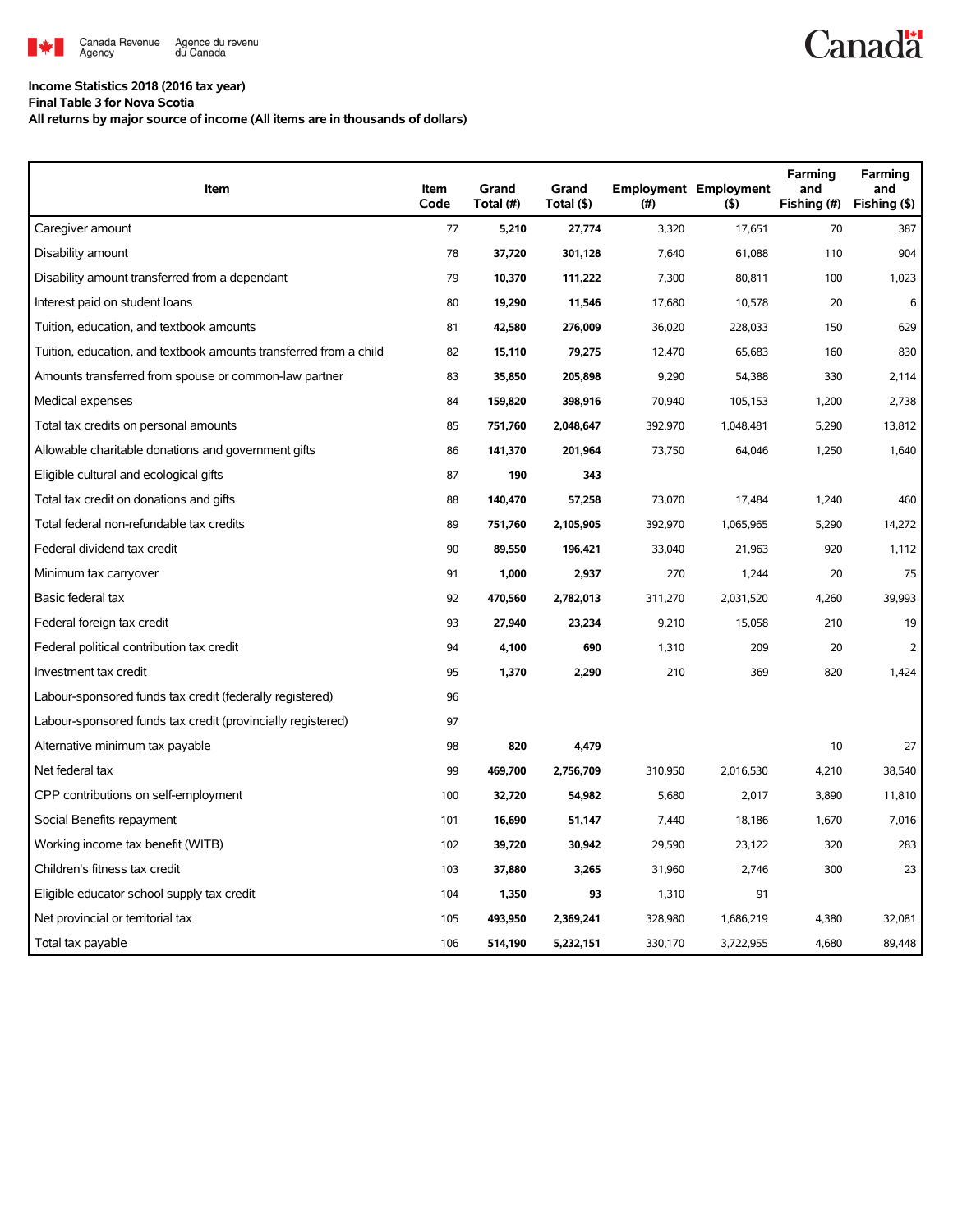| Item                                                                                             | Item<br>Code   | Income (#) | $Income($ \$) | <b>Sales</b><br>Professional Professional (self-employment)<br>(# ) | <b>Sales</b><br>(self-employment)<br>(5) | Proprietorship/<br>Partnerships<br>(#) | Proprietorship/<br>Partnerships<br>(5) |
|--------------------------------------------------------------------------------------------------|----------------|------------|---------------|---------------------------------------------------------------------|------------------------------------------|----------------------------------------|----------------------------------------|
| Number of taxable returns                                                                        | $\mathbf{1}$   | 2,750      |               | 1,470                                                               |                                          | 18,120                                 |                                        |
| Number of non-taxable returns                                                                    | $\overline{2}$ | 250        |               | 240                                                                 |                                          | 3,590                                  |                                        |
| Total number of returns                                                                          | 3              | 2,990      |               | 1,700                                                               |                                          | 21,720                                 |                                        |
| Employment income                                                                                | 4              | 670        | 11,926        | 330                                                                 | 3,524                                    | 4,010                                  | 55,220                                 |
| Commissions (from employment)                                                                    | 5              |            |               | 20                                                                  | 337                                      | 130                                    | 1,276                                  |
| Other employment income                                                                          | 6              | 130        | 396           | 60                                                                  | 152                                      | 690                                    | 1,731                                  |
| Old age security (OAS) pension                                                                   | 7              | 340        | 2,164         | 210                                                                 | 1,334                                    | 2,160                                  | 13,600                                 |
| CPP or QPP benefits                                                                              | 8              | 510        | 4,048         | 370                                                                 | 2,655                                    | 3,960                                  | 22,339                                 |
| Other pensions and superannuation                                                                | 9              | 260        | 7,270         | 130                                                                 | 1,888                                    | 1,160                                  | 19,428                                 |
| Elected split-pension amount                                                                     | 10             | 120        | 1,074         | 80                                                                  | 625                                      | 680                                    | 5,565                                  |
| Universal child care benefit (UCCB)                                                              | 11             | 520        | 537           | 350                                                                 | 361                                      | 4,300                                  | 4,144                                  |
| Employment insurance and other benefits                                                          | 12             | 70         | 396           | 30                                                                  | 215                                      | 840                                    | 6,494                                  |
| Taxable amount of dividends from taxable<br>Canadian corporations                                | 13             | 580        | 7,459         | 290                                                                 | 1,988                                    | 2,060                                  | 10,739                                 |
| Interest and other investment income                                                             | 14             | 830        | 2,265         | 280                                                                 | 327                                      | 2,810                                  | 3,291                                  |
| Net partnership income (limited or<br>non-active partners only)                                  | 15             |            |               |                                                                     |                                          |                                        |                                        |
| Net rental income                                                                                | 16             | 180        | -56           | 120                                                                 | 224                                      | 1,210                                  | 3,426                                  |
| Taxable capital gains                                                                            | 17             | 340        | 1,298         | 170                                                                 | 319                                      | 1,300                                  | 4,093                                  |
| RRSP income                                                                                      | 18             | 230        | 1,595         | 220                                                                 | 1,369                                    | 1,500                                  | 8,447                                  |
| Other income                                                                                     | 19             | 670        | 3,587         | 320                                                                 | 1,035                                    | 1,650                                  | 5,798                                  |
| Net business income                                                                              | 20             | 100        | 317           | 90                                                                  | 263                                      | 21,300                                 | 404,456                                |
| Net professional income                                                                          | 21             | 2,960      | 203,607       | 30                                                                  | $-7$                                     | 100                                    | 1,157                                  |
| Net commission income                                                                            | 22             | 30         | 37            | 1,670                                                               | 61,546                                   | 140                                    | 591                                    |
| Net farming income                                                                               | 23             | 20         | $-126$        |                                                                     |                                          | 180                                    | $-695$                                 |
| Net fishing income                                                                               | 24             |            |               |                                                                     |                                          | 40                                     | 1,185                                  |
| Workers' compensation benefits                                                                   | 25             | 10         | 67            | 10                                                                  | 75                                       | 220                                    | 1,645                                  |
| Social assistance payments                                                                       | 26             |            |               |                                                                     |                                          | 150                                    | 560                                    |
| Net federal supplements                                                                          | 27             | 30         | 114           | 30                                                                  | 89                                       | 780                                    | 2,737                                  |
| Total income assessed                                                                            | 28             | 2,980      | 248,340       | 1,700                                                               | 78,342                                   | 21,640                                 | 578,035                                |
| Registered pension plan (RPP) deduction                                                          | 29             | 80         | 338           | 30                                                                  | 53                                       | 430                                    | 1,097                                  |
| RRSP/PRPP deduction                                                                              | 30             | 1,090      | 15,637        | 410                                                                 | 3,957                                    | 3,430                                  | 19,910                                 |
| Deduction for elected split-pension amount                                                       | 31             | 120        | 1,926         | 70                                                                  | 570                                      | 520                                    | 4,912                                  |
| Annual union, professional, or like dues                                                         | 32             | 290        | 280           | 110                                                                 | 91                                       | 990                                    | 450                                    |
| Child care expenses                                                                              | 33             | 280        | 1,316         | 140                                                                 | 461                                      | 1,350                                  | 4,107                                  |
| Business investment loss                                                                         | 34             |            |               |                                                                     |                                          |                                        |                                        |
| Moving expenses                                                                                  | 35             | 50         | 368           |                                                                     |                                          | 80                                     | 412                                    |
| Support payments made                                                                            | 36             | 30         | 895           | 10                                                                  | 147                                      | 50                                     | 691                                    |
| Carrying charges and interest expenses                                                           | 37             | 300        | 1,250         | 100                                                                 | 416                                      | 570                                    | 1,547                                  |
| Deduction for CPP/QPP contributions on<br>self-employment and other earnings                     | 38             | 2,430      | 3,552         | 1,310                                                               | 1,671                                    | 16,380                                 | 14,177                                 |
| Deduction for provincial parental insurance<br>plan (PPIP) premiums on self-employment<br>income | 39             |            |               |                                                                     |                                          |                                        |                                        |
| Exploration and development expenses                                                             | 40             |            |               |                                                                     |                                          |                                        |                                        |
| Other employment expenses                                                                        | 41             | 50         | 190           | 90                                                                  | 847                                      | 210                                    | 901                                    |
| Clergy residence deduction                                                                       | 42             |            |               |                                                                     |                                          |                                        |                                        |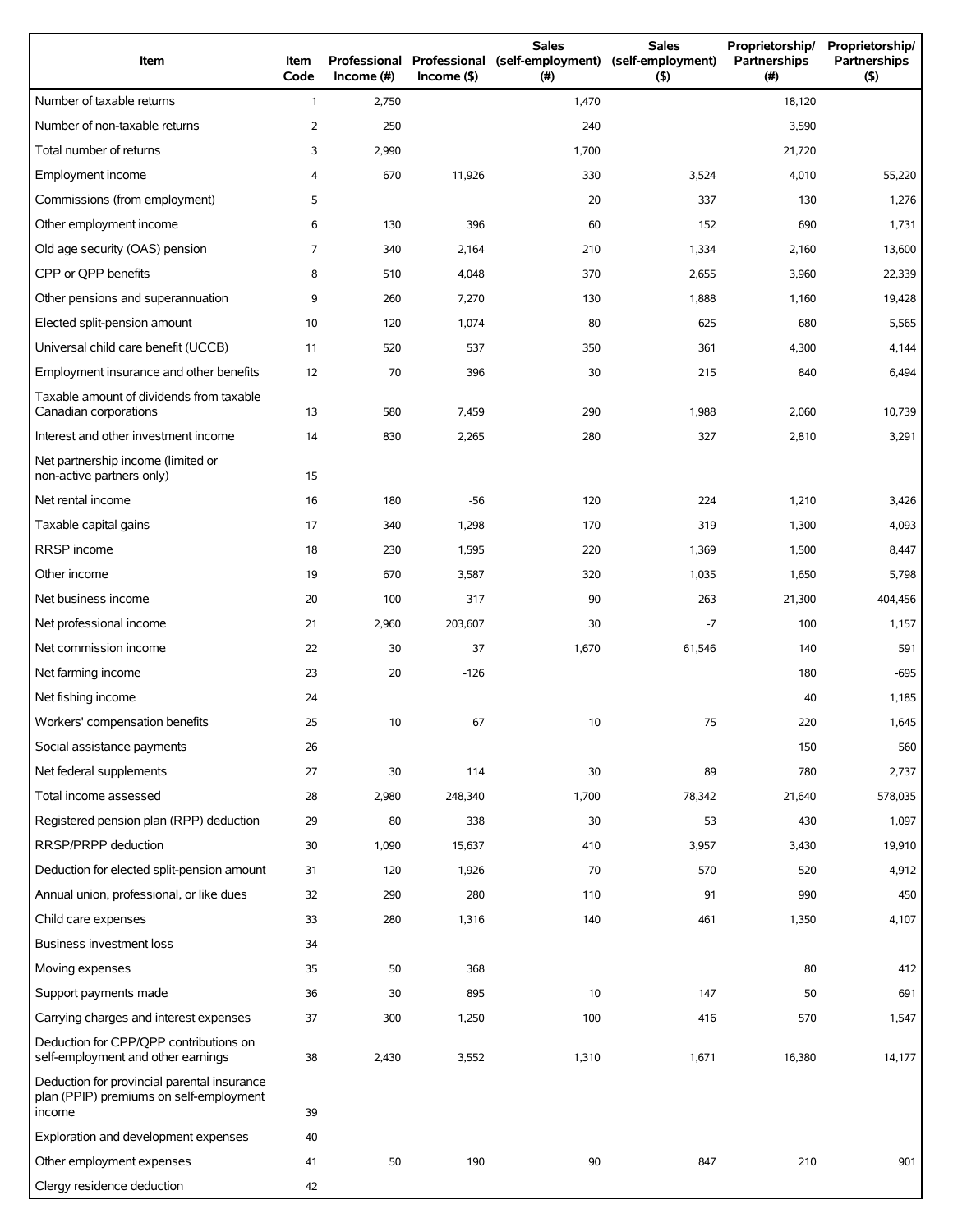| Item                                                                   | Item<br>Code | Income $(\#)$ | $Income($ \$) | <b>Sales</b><br>Professional Professional (self-employment) (self-employment)<br>(# ) | <b>Sales</b><br>(5) | Proprietorship/<br>Partnerships<br>(# ) | Proprietorship/<br>Partnerships<br>(5) |
|------------------------------------------------------------------------|--------------|---------------|---------------|---------------------------------------------------------------------------------------|---------------------|-----------------------------------------|----------------------------------------|
| Other deductions                                                       | 43           | 50            | 150           |                                                                                       |                     | 350                                     | 288                                    |
| Total deductions before adjustments                                    | 44           | 2,710         | 26,038        | 1,460                                                                                 | 8,284               | 17,660                                  | 48,816                                 |
| Social benefits repayment                                              | 45           | 140           | 622           | 40                                                                                    | 133                 | 160                                     | 570                                    |
| Net income                                                             | 46           | 2,950         | 221,887       | 1,660                                                                                 | 70,158              | 20,860                                  | 538,141                                |
| Canadian Forces personnel and police<br>deduction                      | 47           |               |               |                                                                                       |                     |                                         |                                        |
| Security options deductions                                            | 48           |               |               |                                                                                       |                     |                                         |                                        |
| Other payments deduction                                               | 49           | 50            | 207           | 60                                                                                    | 235                 | 1,130                                   | 4,941                                  |
| Non-capital losses of other years                                      | 50           | 10            | 108           |                                                                                       |                     | 280                                     | 2,477                                  |
| Net capital losses of other years                                      | 51           | 90            | 179           | 40                                                                                    | 60                  | 190                                     | 372                                    |
| Capital gains deduction                                                | 52           |               |               |                                                                                       |                     |                                         |                                        |
| Northern residents deductions                                          | 53           |               |               |                                                                                       |                     |                                         |                                        |
| Additional deductions                                                  | 54           | 20            | 73            |                                                                                       |                     | 50                                      | 323                                    |
| Farming/fishing losses of prior years                                  | 55           |               |               |                                                                                       |                     |                                         |                                        |
| Total deductions from net income                                       | 56           |               |               |                                                                                       |                     | 1,630                                   | 8,699                                  |
| Taxable income assessed                                                | 57           | 2,950         | 221,168       | 1,650                                                                                 | 67,991              | 20,820                                  | 529,765                                |
| Basic personal amount                                                  | 58           | 2,990         | 34,165        | 1,700                                                                                 | 19,543              | 21,720                                  | 247,755                                |
| Age amount                                                             | 59           | 250           | 1,240         | 190                                                                                   | 1,042               | 2,170                                   | 13,858                                 |
| Spouse or common-law partner amount                                    | 60           | 200           | 1,541         | 110                                                                                   | 811                 | 2,360                                   | 17,932                                 |
| Amount for an eligible dependant                                       | 61           | 120           | 1,343         | 90                                                                                    | 915                 | 890                                     | 9,504                                  |
| Family caregiver amount for children<br>under 18 years of age          | 62           | 20            | 55            | 10                                                                                    | 32                  | 150                                     | 388                                    |
| Amount for infirm dependants age 18 or<br>older                        | 63           |               |               |                                                                                       |                     | 30                                      | 179                                    |
| CPP or QPP contributions through<br>employment                         | 64           | 590           | 419           | 300                                                                                   | 139                 | 3,680                                   | 2,146                                  |
| CPP or OPP contributions on<br>self-employment and other earnings      | 65           | 2,430         | 3,552         | 1,310                                                                                 | 1,671               | 16,380                                  | 14,177                                 |
| Employment insurance premiums                                          | 66           | 440           | 160           | 230                                                                                   | 56                  | 3,060                                   | 901                                    |
| PPIP premiums paid                                                     | 67           |               |               |                                                                                       |                     |                                         |                                        |
| PPIP premiums payable on employment<br>income                          | 68           |               |               |                                                                                       |                     |                                         |                                        |
| PPIP premiums payable on<br>self-employment income                     | 69           |               |               |                                                                                       |                     |                                         |                                        |
| Volunteer firefighters' amount/search and<br>rescue volunteers' amount | 70           |               |               |                                                                                       |                     | 210                                     | 615                                    |
| Canada employment amount                                               | 71           | 760           | 740           | 380                                                                                   | 384                 | 4,450                                   | 4,557                                  |
| Public transit amount                                                  | 72           | 30            | 13            |                                                                                       |                     | 140                                     | 66                                     |
| Children's arts amount                                                 | 73           | 180           | 63            | 50                                                                                    | 14                  | 430                                     | 125                                    |
| Home accessibility expenses                                            | 74           |               |               |                                                                                       |                     |                                         |                                        |
| Home buyers' amount                                                    | 75           | 30            | 153           |                                                                                       |                     | 80                                      | 393                                    |
| Pension income amount                                                  | 76           | 360           | 689           | 200                                                                                   | 382                 | 1,720                                   | 3,231                                  |
| Caregiver amount                                                       | 77           | 30            | 164           | 10                                                                                    | 53                  | 140                                     | 727                                    |
| Disability amount                                                      | 78           | 50            | 397           | 30                                                                                    | 248                 | 340                                     | 2,704                                  |
| Disability amount transferred from a<br>dependant                      | 79           | 40            | 441           | 20                                                                                    | 249                 | 280                                     | 2,974                                  |
| Interest paid on student loans                                         | 80           | 140           | 126           | 40                                                                                    | 26                  | 340                                     | 211                                    |
| Tuition, education, and textbook amounts                               | 81           | 240           | 3,320         | 80                                                                                    | 433                 | 710                                     | 4,411                                  |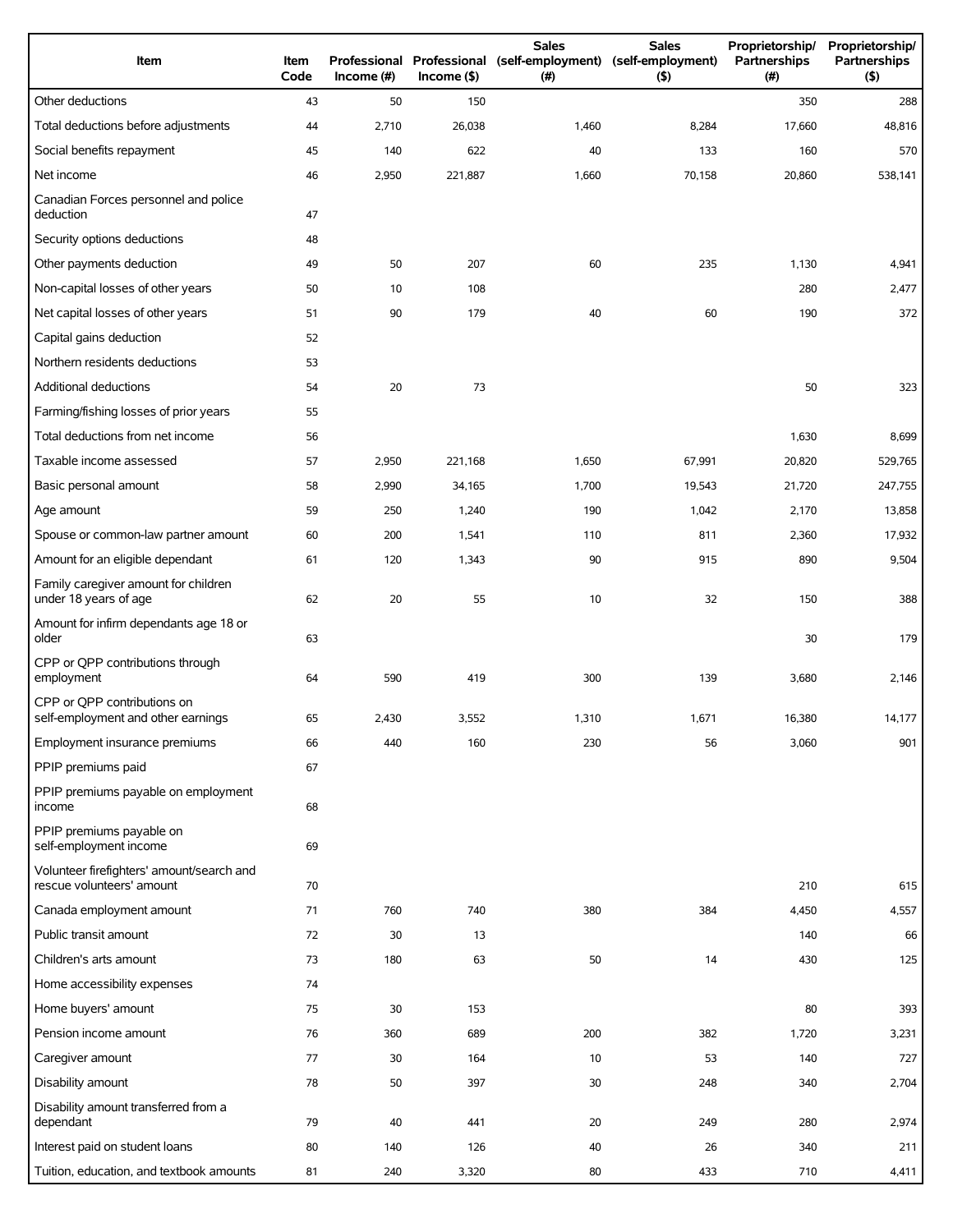| Item                                                                 | <b>Item</b><br>Code | Income (#) | $Income($ \$) | <b>Sales</b><br>Professional Professional (self-employment) (self-employment)<br>(#) | <b>Sales</b><br>$($ \$) | Proprietorship/<br>Partnerships<br>(# ) | Proprietorship/<br><b>Partnerships</b><br>(5) |
|----------------------------------------------------------------------|---------------------|------------|---------------|--------------------------------------------------------------------------------------|-------------------------|-----------------------------------------|-----------------------------------------------|
| Tuition, education, and textbook amounts<br>transferred from a child | 82                  | 120        | 671           | 50                                                                                   | 306                     | 400                                     | 2,058                                         |
| Amounts transferred from spouse or<br>common-law partner             | 83                  | 70         | 344           | 60                                                                                   | 311                     | 860                                     | 4,789                                         |
| Medical expenses                                                     | 84                  | 760        | 1,761         | 460                                                                                  | 908                     | 5,880                                   | 10,364                                        |
| Total tax credits on personal amounts                                | 85                  | 2,990      | 7,720         | 1,700                                                                                | 4,138                   | 21,720                                  | 51,621                                        |
| Allowable charitable donations and<br>government gifts               | 86                  | 1,060      | 3,096         | 490                                                                                  | 714                     | 3,230                                   | 4,015                                         |
| Eligible cultural and ecological gifts                               | 87                  |            |               |                                                                                      |                         |                                         |                                               |
| Total tax credit on donations and gifts                              | 88                  | 1,060      | 909           | 490                                                                                  | 199                     | 3,210                                   | 1,103                                         |
| Total federal non-refundable tax credits                             | 89                  | 2,990      | 8,629         | 1,700                                                                                | 4,337                   | 21,720                                  | 52,724                                        |
| Federal dividend tax credit                                          | 90                  | 550        | 912           | 270                                                                                  | 245                     | 1,590                                   | 1,129                                         |
| Minimum tax carryover                                                | 91                  |            |               |                                                                                      |                         | 20                                      | 79                                            |
| Basic federal tax                                                    | 92                  | 2,080      | 38,786        | 1,100                                                                                | 8,277                   | 11,100                                  | 44,006                                        |
| Federal foreign tax credit                                           | 93                  | 250        | 233           | 70                                                                                   | 6                       | 490                                     | 998                                           |
| Federal political contribution tax credit                            | 94                  | 60         | 15            | 10                                                                                   | 3                       | 90                                      | 14                                            |
| Investment tax credit                                                | 95                  | 30         | 43            |                                                                                      |                         | 110                                     | 146                                           |
| Labour-sponsored funds tax credit<br>(federally registered)          | 96                  |            |               |                                                                                      |                         |                                         |                                               |
| Labour-sponsored funds tax credit<br>(provincially registered)       | 97                  |            |               |                                                                                      |                         |                                         |                                               |
| Alternative minimum tax payable                                      | 98                  |            |               |                                                                                      |                         |                                         |                                               |
| Net federal tax                                                      | 99                  | 2,080      | 38,527        | 1,100                                                                                | 8,265                   | 11,080                                  | 42,977                                        |
| CPP contributions on self-employment                                 | 100                 | 2,430      | 7,104         | 1,310                                                                                | 3,341                   | 16,380                                  | 28,354                                        |
| Social Benefits repayment                                            | 101                 | 140        | 622           | 40                                                                                   | 133                     | 160                                     | 570                                           |
| Working income tax benefit (WITB)                                    | 102                 | 330        | 327           | 230                                                                                  | 204                     | 4,500                                   | 4,381                                         |
| Children's fitness tax credit                                        | 103                 | 350        | 37            | 160                                                                                  | 15                      | 1,370                                   | 110                                           |
| Eligible educator school supply tax credit                           | 104                 |            |               |                                                                                      |                         |                                         |                                               |
| Net provincial or territorial tax                                    | 105                 | 2,230      | 27,601        | 1,160                                                                                | 6,564                   | 12,390                                  | 36,263                                        |
| Total tax payable                                                    | 106                 | 2,750      | 73,874        | 1,470                                                                                | 18,306                  | 18,120                                  | 108,208                                       |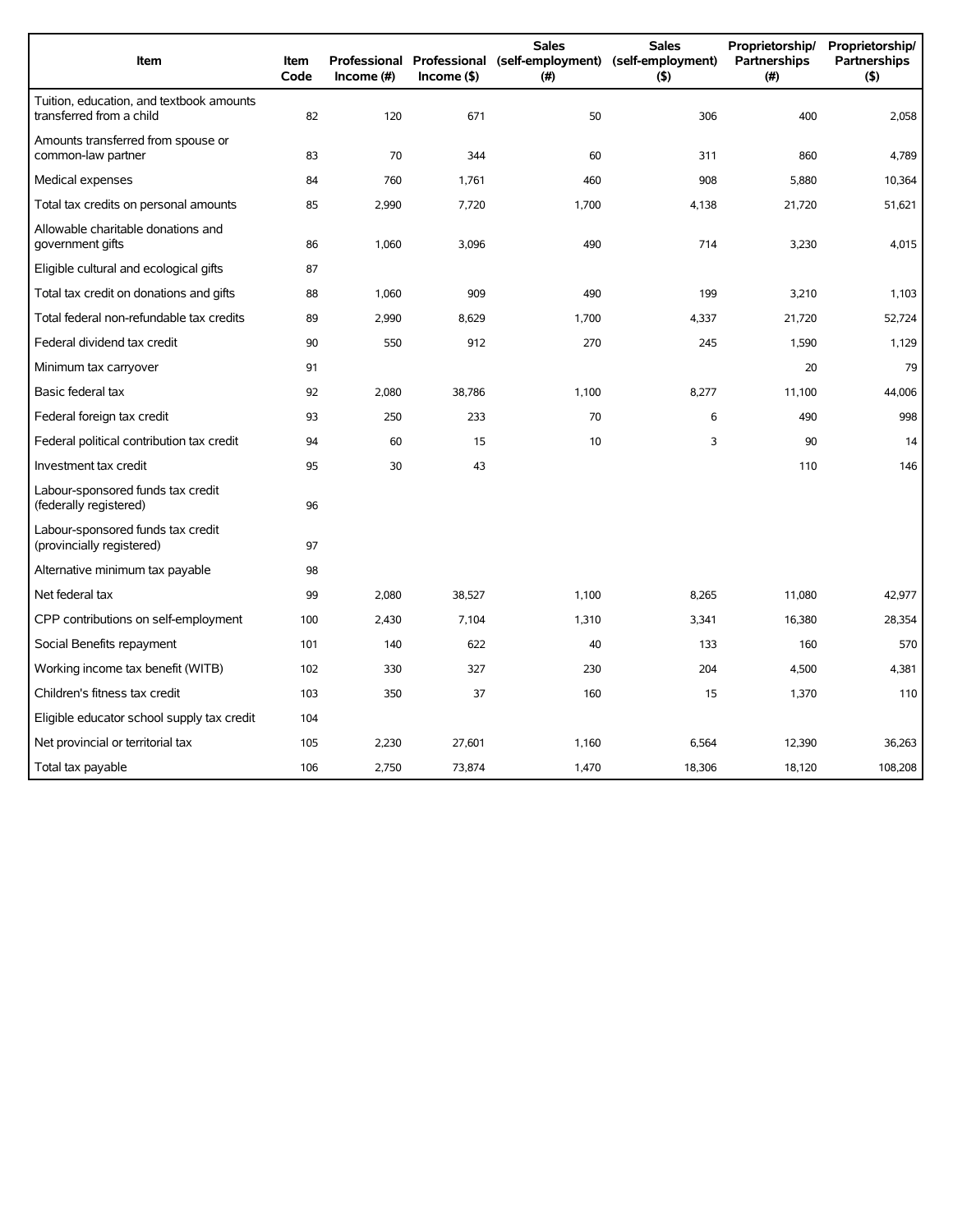| Item                                                                                          | Item<br>Code   | (#)    | Investment Investment<br>$($ \$) | <b>Pension</b><br>(# ) | Pension<br>$($ \$) | Social<br><b>Benefits</b><br>(#) | Social<br><b>Benefits</b><br>$($ \$) |
|-----------------------------------------------------------------------------------------------|----------------|--------|----------------------------------|------------------------|--------------------|----------------------------------|--------------------------------------|
| Number of taxable returns                                                                     | $\mathbf{1}$   | 21,620 |                                  | 111,320                |                    | 14,030                           |                                      |
| Number of non-taxable returns                                                                 | $\overline{2}$ | 5,120  |                                  | 89,000                 |                    | 50,620                           |                                      |
| Total number of returns                                                                       | 3              | 26,730 |                                  | 200,320                |                    | 64,650                           |                                      |
| Employment income                                                                             | 4              | 8,830  | 214,629                          | 19,270                 | 176,303            | 18,590                           | 123,105                              |
| Commissions (from employment)                                                                 | 5              | 110    | 2,118                            | 230                    | 705                | 300                              | 417                                  |
| Other employment income                                                                       | 6              | 1,030  | 4,484                            | 16,580                 | 29,625             | 1,280                            | 1,693                                |
| Old age security (OAS) pension                                                                | $\overline{7}$ | 6,190  | 39,518                           | 154,420                | 1,022,391          | 8,070                            | 48,933                               |
| CPP or OPP benefits                                                                           | 8              | 8,600  | 59,005                           | 186,920                | 1,375,646          | 11,840                           | 48,509                               |
| Other pensions and superannuation                                                             | 9              | 4,540  | 92,993                           | 122,330                | 2,703,484          | 890                              | 5,937                                |
| Elected split-pension amount                                                                  | 10             | 1,660  | 12,669                           | 35,700                 | 452,004            | 340                              | 1,991                                |
| Universal child care benefit (UCCB)                                                           | 11             | 3,130  | 3,093                            | 2,460                  | 1,513              | 20,120                           | 24,477                               |
| Employment insurance and other benefits                                                       | 12             | 920    | 8,186                            | 4,570                  | 30,235             | 18,390                           | 244,777                              |
| Taxable amount of dividends from taxable Canadian corporations                                | 13             | 21,660 | 1,332,794                        | 37,150                 | 124,719            | 1,050                            | 1,238                                |
| Interest and other investment income                                                          | 14             | 11,940 | 78,601                           | 57,260                 | 64,425             | 2,460                            | 1,193                                |
| Net partnership income (limited or non-active partners only)                                  | 15             | 160    | 2,853                            | 180                    | 184                |                                  |                                      |
| Net rental income                                                                             | 16             | 5,760  | 55,324                           | 3,430                  | 4,205              | 220                              | 246                                  |
| Taxable capital gains                                                                         | 17             | 8,500  | 254,421                          | 24,790                 | 51,709             | 650                              | 659                                  |
| RRSP income                                                                                   | 18             | 2,060  | 17,682                           | 14,560                 | 86,509             | 1,930                            | 6,105                                |
| Other income                                                                                  | 19             | 7,330  | 35,666                           | 31,100                 | 92,520             | 2,560                            | 6,710                                |
| Net business income                                                                           | 20             | 1,750  | 9,151                            | 4,520                  | 7,394              | 850                              | 342                                  |
| Net professional income                                                                       | 21             | 420    | 4,581                            | 910                    | 3,939              | 90                               | 139                                  |
| Net commission income                                                                         | 22             | 270    | 1,564                            | 430                    | 794                | 220                              | 88                                   |
| Net farming income                                                                            | 23             | 260    | $-97$                            | 910                    | $-3,065$           |                                  |                                      |
| Net fishing income                                                                            | 24             | 170    | 3,235                            | 120                    | 666                | 380                              | 3,262                                |
| Workers' compensation benefits                                                                | 25             | 230    | 2,032                            | 5,160                  | 31,193             | 6,160                            | 124,526                              |
| Social assistance payments                                                                    | 26             | 60     | 223                              | 2,170                  | 6,639              | 24,640                           | 180,678                              |
| Net federal supplements                                                                       | 27             | 650    | 2,025                            | 61,060                 | 229,792            | 8,750                            | 78,185                               |
| Total income assessed                                                                         | 28             | 26,720 | 2,237,320                        | 200,310                | 6,496,593          | 64,650                           | 903,336                              |
| Registered pension plan (RPP) deduction                                                       | 29             | 980    | 3,249                            | 3,430                  | 5,052              | 1,860                            | 1,973                                |
| RRSP/PRPP deduction                                                                           | 30             | 4,150  | 37,499                           | 6,610                  | 41,824             | 1,880                            | 2,823                                |
| Deduction for elected split-pension amount                                                    | 31             | 1,710  | 17,763                           | 36,660                 | 418,438            | 230                              | 1,214                                |
| Annual union, professional, or like dues                                                      | 32             | 1,690  | 866                              | 8,970                  | 2,097              | 3,800                            | 1,141                                |
| Child care expenses                                                                           | 33             | 860    | 4,249                            | 160                    | 339                | 2,170                            | 5,206                                |
| <b>Business investment loss</b>                                                               | 34             | 40     | 1,858                            | 50                     | 724                |                                  |                                      |
| Moving expenses                                                                               | 35             | 80     | 460                              | 60                     | 266                | 90                               | 229                                  |
| Support payments made                                                                         | 36             | 150    | 3,599                            | 480                    | 4,226              | 20                               | 106                                  |
| Carrying charges and interest expenses                                                        | 37             | 6,360  | 40,025                           | 14,910                 | 25,914             | 230                              | 274                                  |
| Deduction for CPP/QPP contributions on self-employment and other<br>earnings                  | 38             | 1,180  | 624                              | 1,030                  | 298                | 500                              | 132                                  |
| Deduction for provincial parental insurance plan (PPIP) premiums on<br>self-employment income | 39             |        |                                  |                        |                    |                                  |                                      |
| Exploration and development expenses                                                          | 40             | 170    | 965                              | 150                    | 442                |                                  |                                      |
| Other employment expenses                                                                     | 41             | 250    | 1,073                            | 570                    | 1,973              | 440                              | 833                                  |
| Clergy residence deduction                                                                    | 42             |        |                                  | 90                     | 685                |                                  |                                      |
| Other deductions                                                                              | 43             |        |                                  | 4,840                  | 28,974             |                                  |                                      |
| Total deductions before adjustments                                                           | 44             | 12,940 | 114,507                          | 59,500                 | 531,319            | 9,770                            | 36,020                               |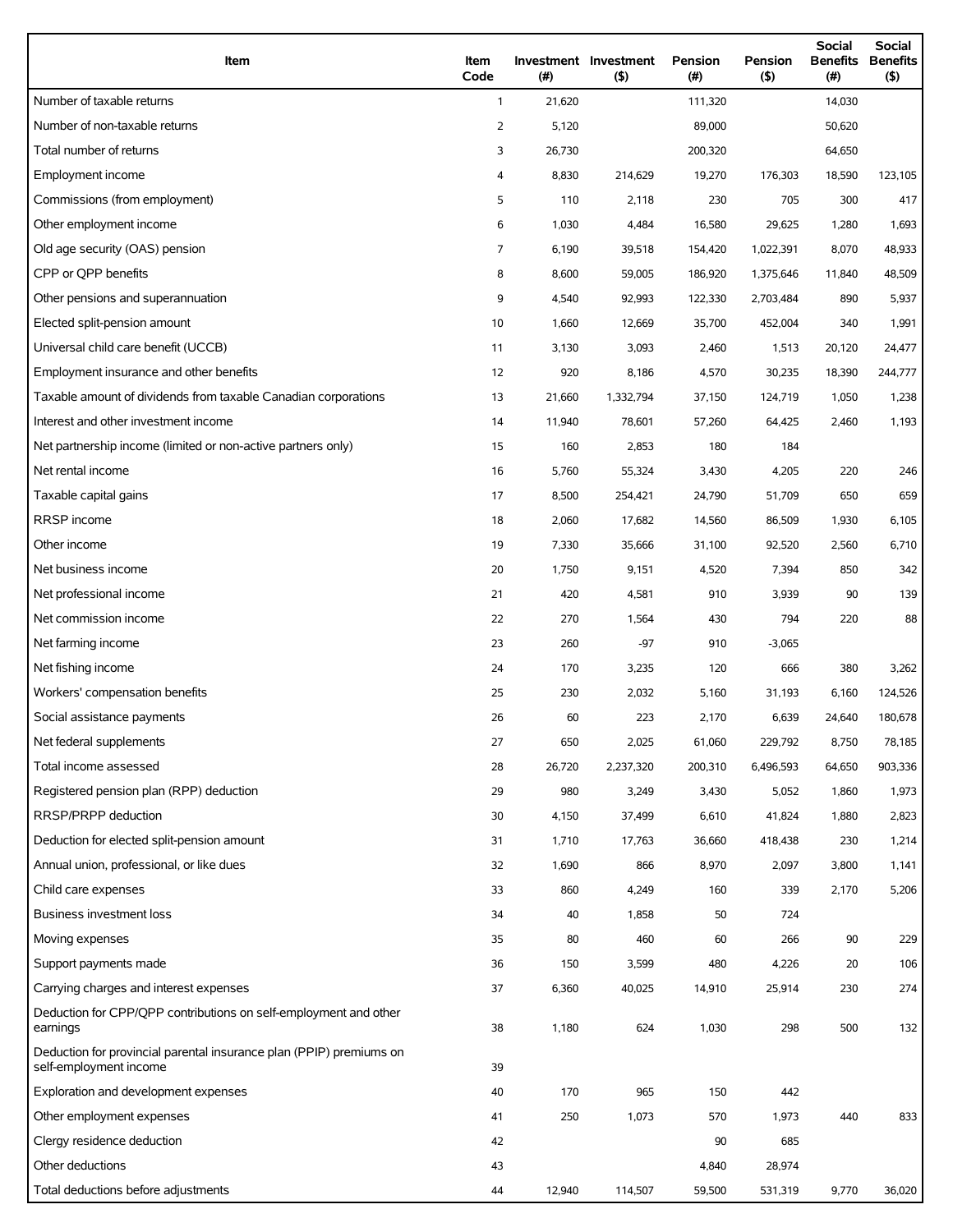| Item                                                                | <b>Item Code</b> | (#)    | Investment Investment<br>(5) | Pension (#) | Pension (\$) | <b>Social</b><br><b>Benefits</b><br>(# ) | Social<br><b>Benefits</b><br>$($ \$) |
|---------------------------------------------------------------------|------------------|--------|------------------------------|-------------|--------------|------------------------------------------|--------------------------------------|
| Social benefits repayment                                           | 45               | 2,630  | 12,138                       | 3,910       | 10,175       | 60                                       | 134                                  |
| Net income                                                          | 46               | 26,500 | 2,112,792                    | 200,240     | 5,955,679    | 64,480                                   | 887,131                              |
| Canadian Forces personnel and police deduction                      | 47               |        |                              |             |              |                                          |                                      |
| Security options deductions                                         | 48               | 10     | 490                          | 20          | 81           |                                          |                                      |
| Other payments deduction                                            | 49               | 910    | 4,224                        | 66,050      | 267,620      | 38,480                                   | 383,375                              |
| Non-capital losses of other years                                   | 50               | 110    | 1,201                        |             |              | 20                                       | 84                                   |
| Net capital losses of other years                                   | 51               | 2,050  | 11,334                       | 4,390       | 6,152        | 40                                       | 48                                   |
| Capital gains deduction                                             | 52               | 620    | 81,620                       | 110         | 634          |                                          |                                      |
| Northern residents deductions                                       | 53               |        |                              | 10          | 38           | 20                                       | 35                                   |
| Additional deductions                                               | 54               |        |                              | 3,480       | 12,754       | 130                                      | 642                                  |
| Farming/fishing losses of prior years                               | 55               | 10     | 125                          |             |              |                                          |                                      |
| Total deductions from net income                                    | 56               | 3,670  | 99,592                       | 72,730      | 287,888      | 38,550                                   | 384,202                              |
| Taxable income assessed                                             | 57               | 26,480 | 2,013,271                    | 200,120     | 5,667,895    | 48,410                                   | 503,510                              |
| Basic personal amount                                               | 58               | 26,730 | 305,969                      | 200,320     | 2,293,575    | 64,650                                   | 737,474                              |
| Age amount                                                          | 59               | 4,490  | 21,646                       | 154,080     | 1,013,771    | 8,250                                    | 57,525                               |
| Spouse or common-law partner amount                                 | 60               | 1,080  | 7,650                        | 8,340       | 34,731       | 3,630                                    | 31,249                               |
| Amount for an eligible dependant                                    | 61               | 330    | 3,437                        | 930         | 8,314        | 6,100                                    | 67,595                               |
| Family caregiver amount for children under 18 years of age          | 62               | 90     | 199                          | 120         | 310          | 670                                      | 1,883                                |
| Amount for infirm dependants age 18 or older                        | 63               | 30     | 167                          | 280         | 1,608        | 20                                       | 153                                  |
| CPP or QPP contributions through employment                         | 64               | 7,540  | 7,125                        | 13,030      | 5,301        | 17,290                                   | 5,623                                |
| CPP or QPP contributions on self-employment and other earnings      | 65               | 1,180  | 624                          | 1,030       | 298          | 500                                      | 132                                  |
| Employment insurance premiums                                       | 66               | 4,770  | 1,705                        | 13,700      | 3,067        | 14,960                                   | 2,654                                |
| PPIP premiums paid                                                  | 67               |        |                              |             |              |                                          |                                      |
| PPIP premiums payable on employment income                          | 68               |        |                              |             |              |                                          |                                      |
| PPIP premiums payable on self-employment income                     | 69               |        |                              |             |              |                                          |                                      |
| Volunteer firefighters' amount/search and rescue volunteers' amount | 70               | 90     | 270                          | 850         | 2,556        | 340                                      | 1,006                                |
| Canada employment amount                                            | 71               | 9,480  | 10,261                       | 33,100      | 25,063       | 18,980                                   | 19,922                               |
| Public transit amount                                               | 72               | 150    | 50                           | 760         | 395          | 470                                      | 247                                  |
| Children's arts amount                                              | 73               | 750    | 257                          | 120         | 37           | 330                                      | 88                                   |
| Home accessibility expenses                                         | 74               | 20     | 117                          | 260         | 1,133        | 10                                       | 45                                   |
| Home buyers' amount                                                 | 75               | 70     | 296                          | 80          | 314          | 100                                      | 414                                  |
| Pension income amount                                               | 76               | 5,680  | 10,776                       | 140,520     | 272,227      | 1,200                                    | 2,039                                |
| Caregiver amount                                                    | 77               | 120    | 713                          | 1,150       | 6,129        | 250                                      | 1,290                                |
| Disability amount                                                   | 78               | 910    | 7,277                        | 23,550      | 187,787      | 3,500                                    | 27,946                               |
| Disability amount transferred from a dependant                      | 79               | 230    | 2,272                        | 1,360       | 11,240       | 820                                      | 9,894                                |
| Interest paid on student loans                                      | 80               | 210    | 176                          | 40          | 9            | 740                                      | 374                                  |
| Tuition, education, and textbook amounts                            | 81               | 2,140  | 22,674                       | 330         | 1,142        | 1,870                                    | 8,862                                |
| Tuition, education, and textbook amounts transferred from a child   | 82               | 610    | 3,186                        | 900         | 4,472        | 130                                      | 635                                  |
| Amounts transferred from spouse or common-law partner               | 83               | 590    | 2,921                        | 22,390      | 127,508      | 1,560                                    | 9,648                                |
| Medical expenses                                                    | 84               | 5,850  | 26,985                       | 64,910      | 231,032      | 5,800                                    | 9,599                                |
| Total tax credits on personal amounts                               | 85               | 26,730 | 65,515                       | 200,320     | 634,803      | 64,650                                   | 149,446                              |
| Allowable charitable donations and government gifts                 | 86               | 7,290  | 51,076                       | 49,720      | 68,879       | 1,490                                    | 731                                  |
| Eligible cultural and ecological gifts                              | 87               |        |                              | 90          | 215          |                                          |                                      |
| Total tax credit on donations and gifts                             | 88               | 7,280  | 15,762                       | 49,580      | 18,880       | 1,460                                    | 188                                  |
| Total federal non-refundable tax credits                            | 89               | 26,730 | 81,277                       | 200,320     | 653,683      | 64,650                                   | 149,634                              |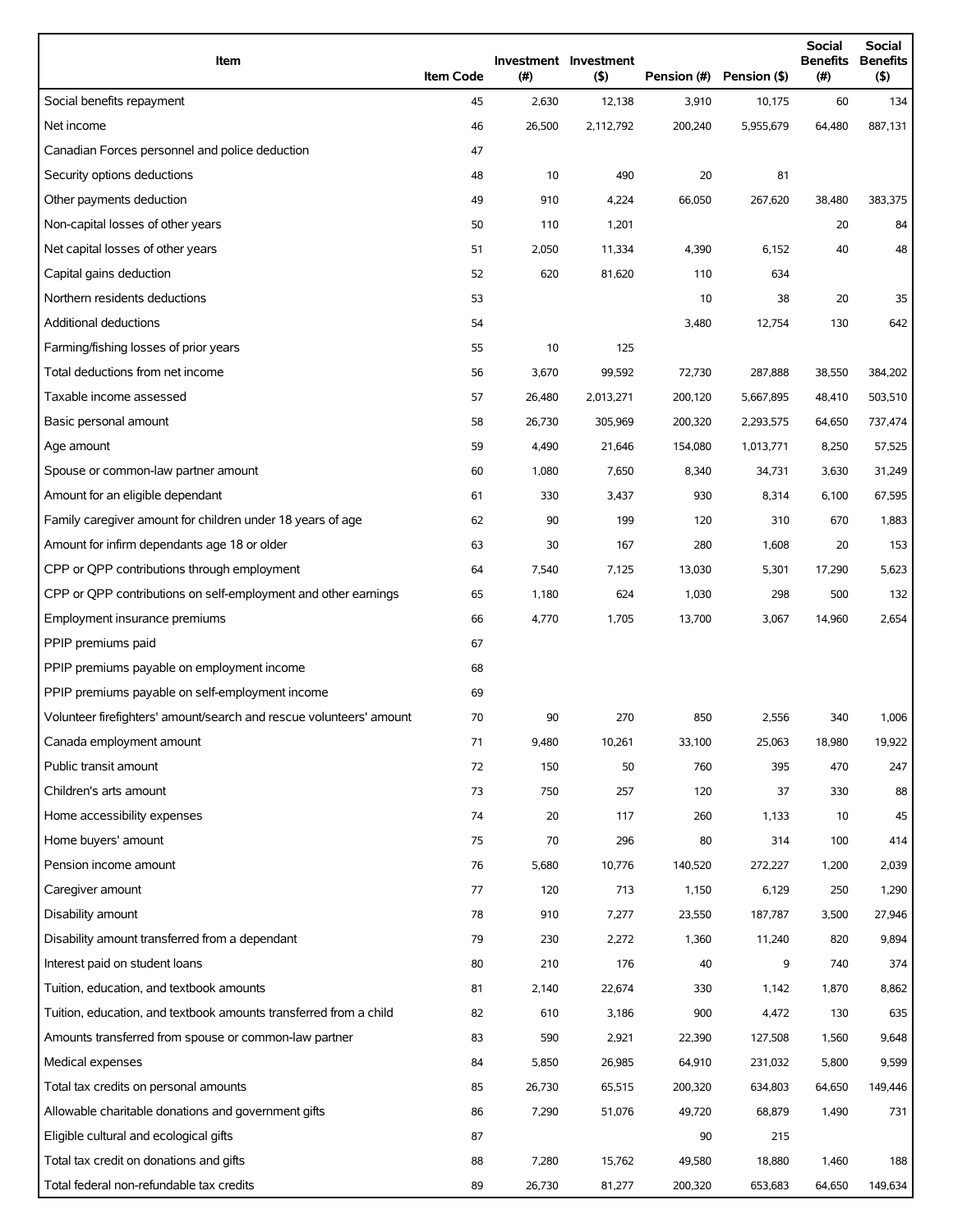| Item                                                        | <b>Item Code</b> | (#)    | <b>Investment Investment</b><br>(5) | Pension (#) | Pension (\$) | <b>Social</b><br><b>Benefits</b><br>(#) | <b>Social</b><br><b>Benefits</b><br>(5) |
|-------------------------------------------------------------|------------------|--------|-------------------------------------|-------------|--------------|-----------------------------------------|-----------------------------------------|
| Federal dividend tax credit                                 | 90               | 19,820 | 152,730                             | 30,210      | 16,483       | 580                                     | 101                                     |
| Minimum tax carryover                                       | 91               | 470    | 865                                 | 100         | 243          |                                         |                                         |
| Basic federal tax                                           | 92               | 17,670 | 193,945                             | 102,230     | 326,742      | 11,630                                  | 18,449                                  |
| Federal foreign tax credit                                  | 93               | 4,140  | 3,585                               | 12,430      | 2,831        | 130                                     | 3                                       |
| Federal political contribution tax credit                   | 94               | 430    | 98                                  | 2,060       | 326          | 10                                      | $\mathbf{1}$                            |
| Investment tax credit                                       | 95               | 80     | 197                                 | 90          | 74           |                                         |                                         |
| Labour-sponsored funds tax credit (federally registered)    | 96               |        |                                     |             |              |                                         |                                         |
| Labour-sponsored funds tax credit (provincially registered) | 97               |        |                                     |             |              |                                         |                                         |
| Alternative minimum tax payable                             | 98               | 790    | 4,388                               |             |              |                                         |                                         |
| Net federal tax                                             | 99               | 17,500 | 190,143                             | 101,970     | 323,530      | 11,630                                  | 18,450                                  |
| CPP contributions on self-employment                        | 100              | 1,180  | 1,249                               | 1,030       | 596          | 500                                     | 264                                     |
| Social Benefits repayment                                   | 101              | 2,630  | 12,138                              | 3,910       | 10,175       | 60                                      | 134                                     |
| Working income tax benefit (WITB)                           | 102              | 200    | 138                                 | 590         | 282          | 3,210                                   | 1,665                                   |
| Children's fitness tax credit                               | 103              | 1,740  | 187                                 | 320         | 25           | 1,300                                   | 89                                      |
| Eligible educator school supply tax credit                  | 104              |        |                                     |             |              | 20                                      | 1                                       |
| Net provincial or territorial tax                           | 105              | 21,250 | 189,673                             | 99,930      | 311,542      | 13,760                                  | 16,733                                  |
| Total tax payable                                           | 106              | 21,620 | 393,203                             | 111,320     | 645,843      | 14,030                                  | 35,583                                  |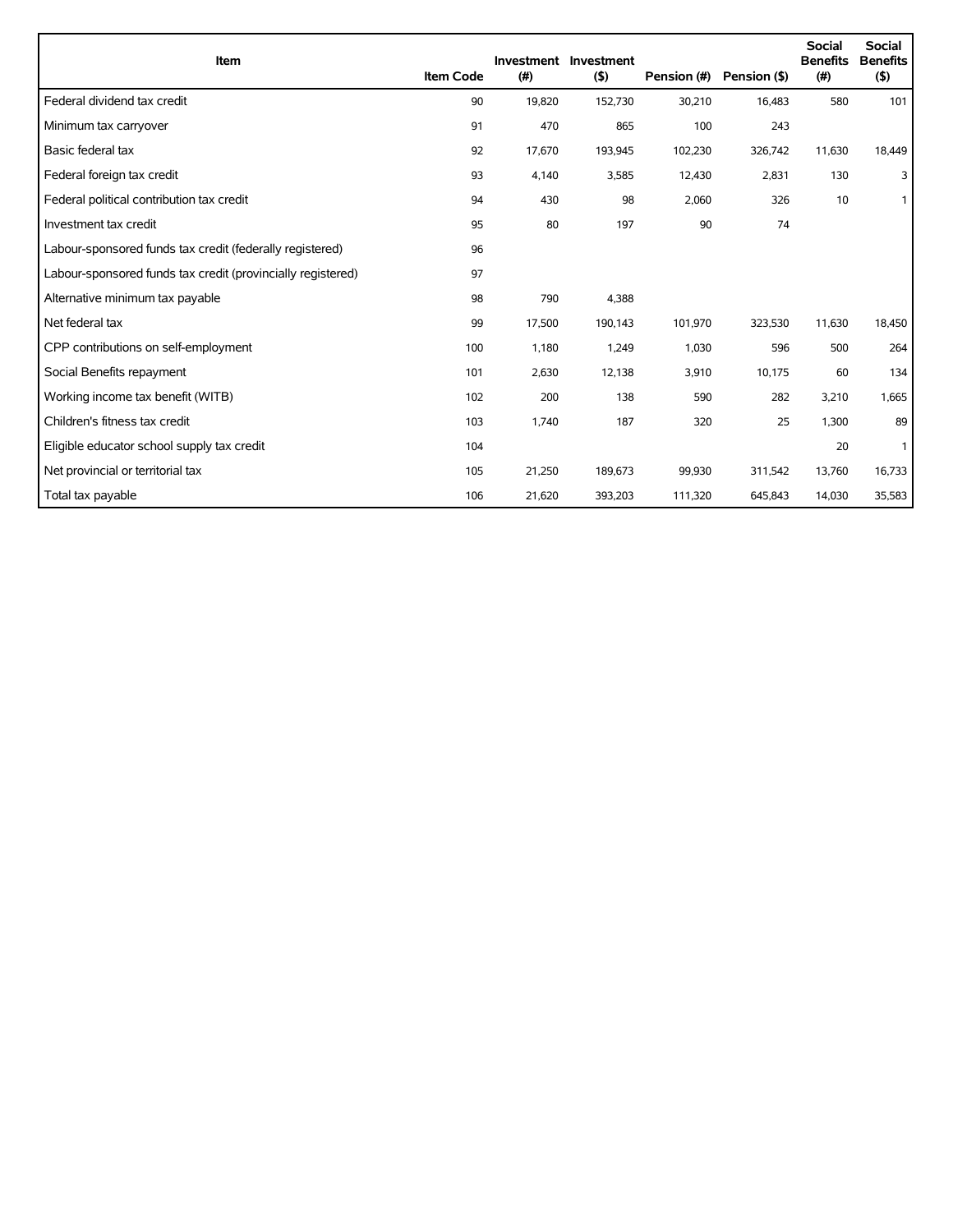| Item                                                                                       | Item Code Other (#) |        | Other (\$) |
|--------------------------------------------------------------------------------------------|---------------------|--------|------------|
| Number of taxable returns                                                                  | $\mathbf{1}$        | 10,040 |            |
| Number of non-taxable returns                                                              | 2                   | 25,360 |            |
| Total number of returns                                                                    | 3                   | 35,410 |            |
| Employment income                                                                          | 4                   | 6,050  | 81,835     |
| Commissions (from employment)                                                              | 5                   | 110    | 976        |
| Other employment income                                                                    | 6                   | 1,130  | 4,138      |
| Old age security (OAS) pension                                                             | 7                   | 1,790  | 9,803      |
| CPP or QPP benefits                                                                        | 8                   | 5,620  | 38,269     |
| Other pensions and superannuation                                                          | 9                   | 2,560  | 49,651     |
| Elected split-pension amount                                                               | 10                  | 920    | 6,234      |
| Universal child care benefit (UCCB)                                                        | 11                  | 1,140  | 1,022      |
| Employment insurance and other benefits                                                    | 12                  | 1,350  | 10,730     |
| Taxable amount of dividends from taxable Canadian corporations                             | 13                  | 2,780  | 13,646     |
| Interest and other investment income                                                       | 14                  | 3,380  | 4,977      |
| Net partnership income (limited or non-active partners only)                               | 15                  |        |            |
| Net rental income                                                                          | 16                  | 380    | 158        |
| Taxable capital gains                                                                      | 17                  | 1,990  | 10,992     |
| RRSP income                                                                                | 18                  | 5,650  | 166,400    |
| Other income                                                                               | 19                  | 11,080 | 323,172    |
| Net business income                                                                        | 20                  | 740    | 1,152      |
| Net professional income                                                                    | 21                  | 140    | 737        |
| Net commission income                                                                      | 22                  | 120    | 151        |
| Net farming income                                                                         | 23                  | 60     | $-305$     |
| Net fishing income                                                                         | 24                  |        |            |
| Workers' compensation benefits                                                             | 25                  | 210    | 1,995      |
| Social assistance payments                                                                 | 26                  | 210    | 791        |
| Net federal supplements                                                                    | 27                  | 380    | 1,062      |
| Total income assessed                                                                      | 28                  | 15,200 | 749,647    |
| Registered pension plan (RPP) deduction                                                    | 29                  | 1,420  | 3,118      |
| RRSP/PRPP deduction                                                                        | 30                  | 2,500  | 91,556     |
| Deduction for elected split-pension amount                                                 | 31                  | 1,050  | 11,987     |
| Annual union, professional, or like dues                                                   | 32                  | 1,660  | 553        |
| Child care expenses                                                                        | 33                  | 220    | 579        |
| <b>Business investment loss</b>                                                            | 34                  | 10     | 560        |
| Moving expenses                                                                            | 35                  | 100    | 502        |
| Support payments made                                                                      | 36                  | 40     | 561        |
| Carrying charges and interest expenses                                                     | 37                  | 1,240  | 4,007      |
| Deduction for CPP/QPP contributions on self-employment and other earnings                  | 38                  | 320    | 124        |
| Deduction for provincial parental insurance plan (PPIP) premiums on self-employment income | 39                  |        |            |
| Exploration and development expenses                                                       | 40                  | 30     | 158        |
| Other employment expenses                                                                  | 41                  | 180    | 564        |
| Clergy residence deduction                                                                 | 42                  |        |            |
| Other deductions                                                                           | 43                  |        |            |
| Total deductions before adjustments                                                        | 44                  | 5,740  | 125,215    |
| Social benefits repayment                                                                  | 45                  | 640    | 2,172      |
| Net income                                                                                 | 46                  | 15,170 | 623,117    |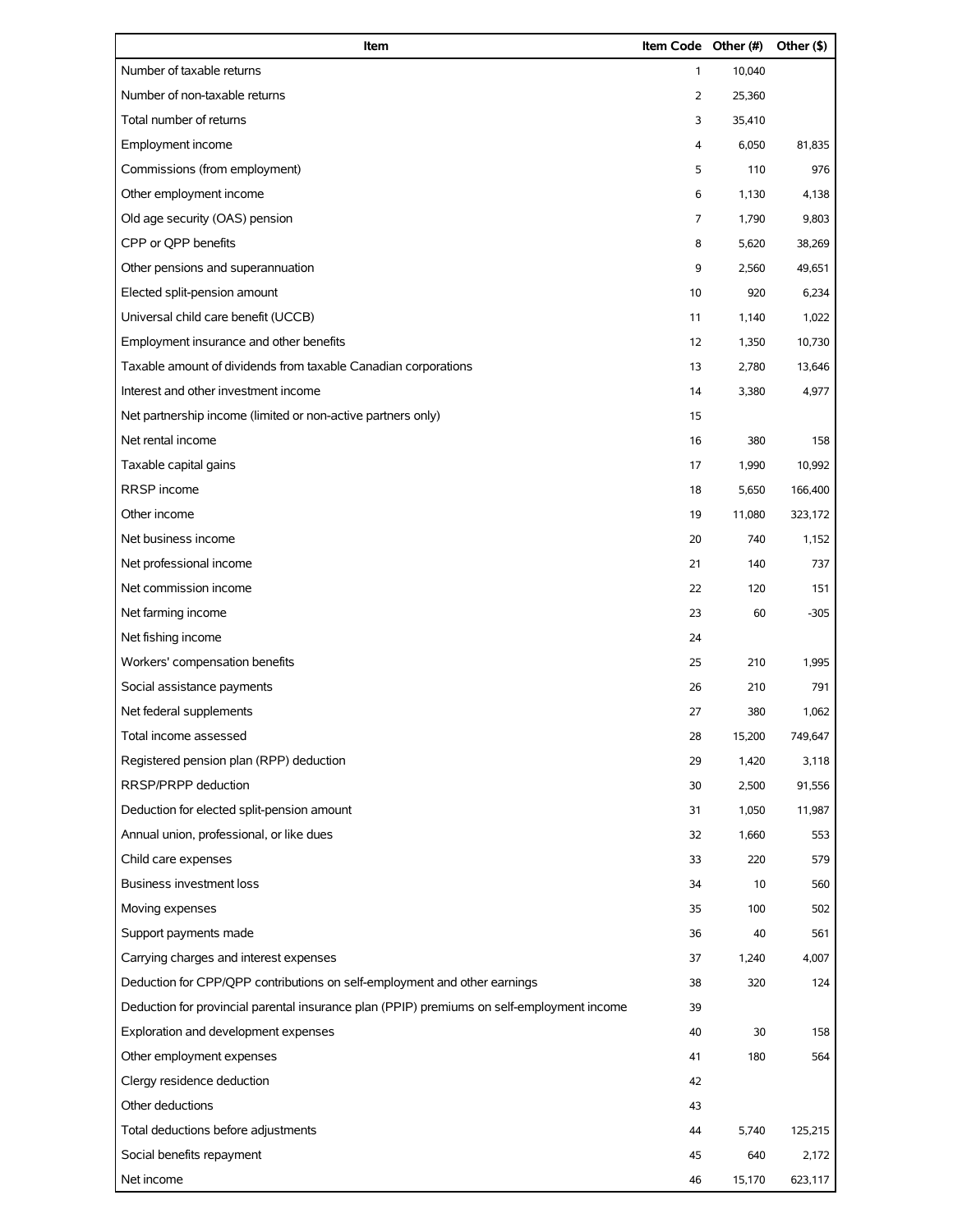| Item                                                                | Item Code Other (#) |        | Other (\$) |
|---------------------------------------------------------------------|---------------------|--------|------------|
| Canadian Forces personnel and police deduction                      | 47                  |        |            |
| Security options deductions                                         | 48                  |        |            |
| Other payments deduction                                            | 49                  | 780    | 3,821      |
| Non-capital losses of other years                                   | 50                  |        |            |
| Net capital losses of other years                                   | 51                  | 380    | 880        |
| Capital gains deduction                                             | 52                  | 20     | 1,290      |
| Northern residents deductions                                       | 53                  |        |            |
| <b>Additional deductions</b>                                        | 54                  | 90     | 965        |
| Farming/fishing losses of prior years                               | 55                  |        |            |
| Total deductions from net income                                    | 56                  | 1,290  | 7,305      |
| Taxable income assessed                                             | 57                  | 15,150 | 615,877    |
| Basic personal amount                                               | 58                  | 35,390 | 400,026    |
| Age amount                                                          | 59                  | 1,690  | 9,215      |
| Spouse or common-law partner amount                                 | 60                  | 1,420  | 11,723     |
| Amount for an eligible dependant                                    | 61                  | 760    | 7,971      |
| Family caregiver amount for children under 18 years of age          | 62                  | 100    | 253        |
| Amount for infirm dependants age 18 or older                        | 63                  | 20     | 140        |
| CPP or QPP contributions through employment                         | 64                  | 6,300  | 4,073      |
| CPP or QPP contributions on self-employment and other earnings      | 65                  | 320    | 124        |
| Employment insurance premiums                                       | 66                  | 6,070  | 1,915      |
| PPIP premiums paid                                                  | 67                  |        |            |
| PPIP premiums payable on employment income                          | 68                  |        |            |
| PPIP premiums payable on self-employment income                     | 69                  |        |            |
| Volunteer firefighters' amount/search and rescue volunteers' amount | 70                  | 120    | 372        |
| Canada employment amount                                            | 71                  | 6,690  | 6,775      |
| Public transit amount                                               | 72                  | 600    | 185        |
| Children's arts amount                                              | 73                  | 150    | 47         |
| Home accessibility expenses                                         | 74                  | 10     | 47         |
| Home buyers' amount                                                 | 75                  | 40     | 170        |
| Pension income amount                                               | 76                  | 3,370  | 6,390      |
| Caregiver amount                                                    | 77                  | 120    | 660        |
| Disability amount                                                   | 78                  | 1,590  | 12,776     |
| Disability amount transferred from a dependant                      | 79                  | 220    | 2,320      |
| Interest paid on student loans                                      | 80                  | 90     | 40         |
| Tuition, education, and textbook amounts                            | 81                  | 1,030  | 6,505      |
| Tuition, education, and textbook amounts transferred from a child   | 82                  | 270    | 1,432      |
| Amounts transferred from spouse or common-law partner               | 83                  | 700    | 3,875      |
| Medical expenses                                                    | 84                  | 4,040  | 10,376     |
| Total tax credits on personal amounts                               | 85                  | 35,400 | 73,112     |
| Allowable charitable donations and government gifts                 | 86                  | 3,110  | 7,768      |
| Eligible cultural and ecological gifts                              | 87                  |        |            |
| Total tax credit on donations and gifts                             | 88                  | 3,090  | 2,274      |
| Total federal non-refundable tax credits                            | 89                  | 35,400 | 75,386     |
| Federal dividend tax credit                                         | 90                  | 2,560  | 1,746      |
| Minimum tax carryover                                               | 91                  | 90     | 380        |
| Basic federal tax                                                   | 92                  | 9,210  | 80,295     |